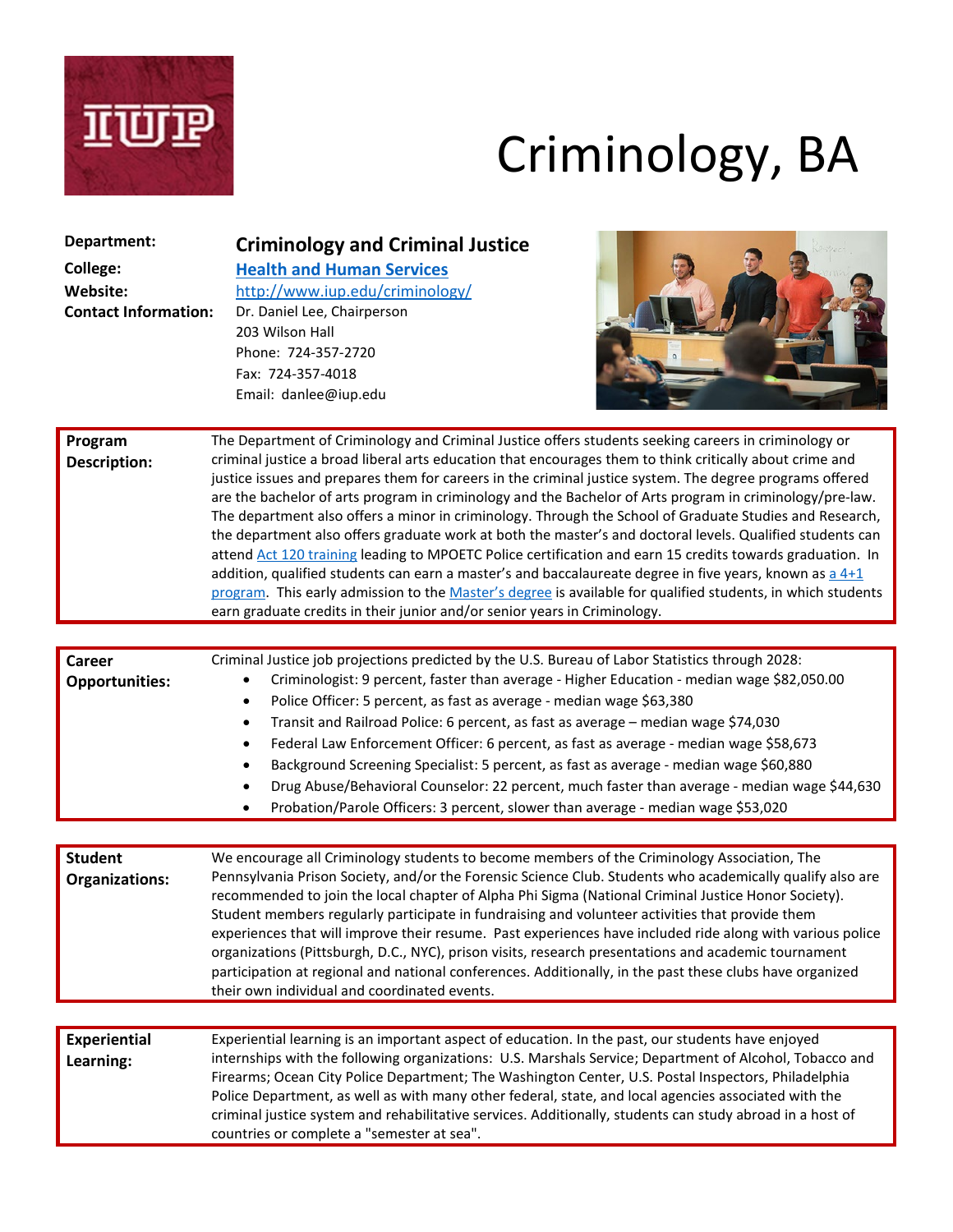

## Criminology, BA

| Department:                 | <b>Criminology and Criminal Justi</b> |
|-----------------------------|---------------------------------------|
| College:                    | <b>Health and Human Services</b>      |
| Degree                      | <b>Bachelor of Arts</b>               |
| Calendar Year:              | 2021-2022                             |
| Website:                    | http://www.iup.edu/criminology/       |
| <b>Four-year Sequencing</b> | The below four-year plan outlines     |
|                             |                                       |

### **Department: CRIMINOLOGY And CRIMINAL JUSTICE Four-year Course Sequencing**

the courses required in each semester of your baccalaureate degree. The goal is for you to visualize the years to come and understand what courses or other requirements are needed in order to graduate in four years. This also allows you to plan with your advisor for important engagement activities that support your higher education goals, such as, planning for an internship, research, study abroad, and/or start a Master's degree during your senior year. The summer and winter terms are also an opportunity to take courses or accomplish other goals.

| <b>Freshman Year: Fall</b> |                                 |                | <b>Freshman Year: Spring</b> |                           |                |  |  |
|----------------------------|---------------------------------|----------------|------------------------------|---------------------------|----------------|--|--|
| Course                     | <b>Course Description</b>       | <b>Credits</b> | Course                       | <b>Course Description</b> | <b>Credits</b> |  |  |
| <b>CRIM 101</b>            | Crime and Justice Systems       |                | <b>CRIM 102</b>              | Survey of Criminology     |                |  |  |
| HIST (LS)                  | LS Requirement 196, 197, 198    |                | <b>ENGL 101</b>              | Composition I             |                |  |  |
| Fine Arts (LS)             | LS Requirement                  |                | 143 Wellness                 | LS Requirement            |                |  |  |
| PHIL/RLST                  | Philosophy of Religious Studies |                | Global/MC                    | LS Requirement            |                |  |  |
| Natural Science (NS)       | LS Requirement                  |                | Natural Science              | LS Requirement            |                |  |  |
| NS with Lab                |                                 |                | NS non lab                   |                           |                |  |  |
|                            | <b>Total Fall</b>               | 16             |                              | <b>Total Spring</b>       |                |  |  |

| <b>Sophomore Year: Fall</b> |                             |                | <b>Sophomore Year: Spring</b> |                             |                |  |  |
|-----------------------------|-----------------------------|----------------|-------------------------------|-----------------------------|----------------|--|--|
| Course                      | <b>Course Description</b>   | <b>Credits</b> | Course                        | <b>Course Description</b>   | <b>Credits</b> |  |  |
| CRIM GRP A                  | <b>Major Requirement</b>    |                | CRIM GRP B                    | <b>Major Requirement</b>    |                |  |  |
| CRIM GRP A                  | Major Requirement           |                | CRIM GRP B                    | <b>Major Requirement</b>    |                |  |  |
| <b>ENGL 121</b>             | Literature                  |                | <b>MATH 217</b>               | Probability & Statistics    |                |  |  |
| LS Elective                 | LS Requirement              |                | <b>ENGL 202</b>               | Composition II              |                |  |  |
| <b>Free Elective</b>        | Elective/Minor/Double Major |                | <b>Free Elective</b>          | Elective/Minor/Double Major |                |  |  |
|                             | <b>Total Fall</b>           | 15             |                               | <b>Total Spring</b>         | 15             |  |  |

| <b>Junior Year: Fall</b> |                             |                | <b>Junior Year: Spring</b> |                                |                |  |  |
|--------------------------|-----------------------------|----------------|----------------------------|--------------------------------|----------------|--|--|
| Course                   | <b>Course Description</b>   | <b>Credits</b> | Course                     | <b>Course Description</b>      | <b>Credits</b> |  |  |
| CRIM GRP C               | <b>Major Requirement</b>    |                | CRIM GRP C                 | Major Requirement              |                |  |  |
| <b>CRIM 306</b>          | <b>Research Methods</b>     |                | <b>CRIM 400 WI</b>         | <b>Theoretical Criminology</b> |                |  |  |
| Social Science           | LS Requirement              |                | LS Elective                | LS Requirement                 |                |  |  |
| <b>Free Elective</b>     | Elective/Minor/Double Major |                | <b>Free Elective</b>       | Elective/Minor/Double Major    |                |  |  |
| <b>Free Elective</b>     | Elective/Minor/Double Major |                | <b>Free Elective</b>       | Elective/Minor/Double Major    |                |  |  |
|                          | <b>Total Fall</b>           | 15             |                            | <b>Total Spring</b>            | 15             |  |  |

| <b>Senior Year: Fall</b> |                             |                | Senior Year: Spring* |                             |                |  |  |
|--------------------------|-----------------------------|----------------|----------------------|-----------------------------|----------------|--|--|
| Course                   | <b>Course Description</b>   | <b>Credits</b> | <b>Course</b>        | <b>Course Description</b>   | <b>Credits</b> |  |  |
| <b>CRIM 401</b>          | Contemporary Issues         |                | <b>CRIM 403</b>      | Dilemmas in Criminology/CJ  |                |  |  |
| Writing Intensive        | LS Requirement              |                | <b>Free Elective</b> | Elective/Minor/Double Major |                |  |  |
| <b>Free Elective</b>     | Elective/Minor/Double Major | $\mathbf{r}$   | <b>Free Elective</b> | Elective/Minor/Double Major |                |  |  |
| <b>Free Elective</b>     | Elective/Minor/Double Major |                | <b>Free Elective</b> | Elective/Minor/Double Major |                |  |  |
| <b>Free Elective</b>     | Elective/Minor/Double Major |                | <b>Free Elective</b> | Elective/Minor/Double Major |                |  |  |
|                          | <b>Total Fall</b>           | 15             |                      | <b>Total Spring</b>         | 14             |  |  |